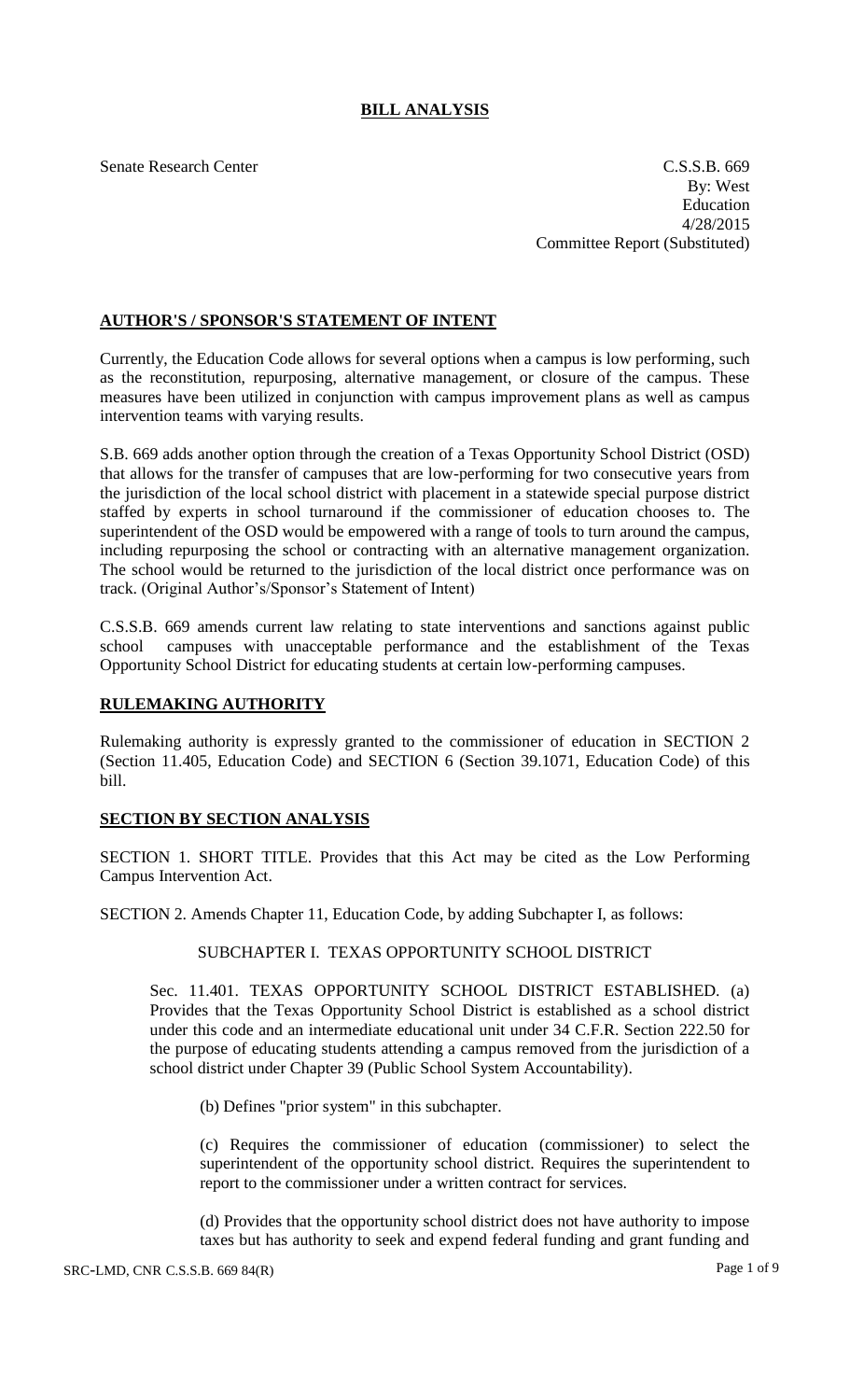to otherwise seek, obtain, and expend funding with the same authority as an independent school district.

(e) Authorizes the opportunity school district to provide for the supervision, management, and operation of each campus placed under the district's jurisdiction and receive, control, and expend the local, state, and federal funding attributable to that campus, with all the same power and authority as the prior system, subject to the requirements of this subchapter and Section 39.1071, and with any other power or authority otherwise granted by law.

(f) Provides that the opportunity school district is entitled to the same level of services provided to other school districts by regional education service centers, and to participate in any state program available to school districts, including a purchasing program.

(g) Prohibits the opportunity school district from contracting with a private entity for providing educational services to the students attending a campus transferred to the district, other than an eligible entity, as defined by Section 12.101 (Authorization), that holds a charter granted under Chapter 12 (Charters) and has demonstrated success in educating populations of students similar to the populations of students enrolled at the campus transferred to the district.

(h) Authorizes the opportunity school district to employ such staff as the superintendent deems necessary.

Sec. 11.402. APPLICABILITY OF LAWS, RULES, AND ORDINANCES TO OPPORTUNITY SCHOOL DISTRICT. (a) Provides that, except as expressly provided by law, the opportunity school district is subject to federal and state laws and rules governing public schools and to municipal zoning ordinances governing public schools.

(b) Provides that, except as provided by Subsection (c) and as expressly provided by other law, the opportunity school district is subject to a provision of this title to the extent and in the manner that the provision applies to an open-enrollment charter school under Subchapter D (Open-Enrollment Charter School), Chapter 12.

(c) Requires a teacher employed by the opportunity school district to be highly qualified, as determined by the commissioner in a manner consistent with the No Child Left Behind Act of 2001 (20 U.S.C. Section 6301 et seq.).

(d) Prohibits the performance of a campus under the jurisdiction of the opportunity school district from being used for purposes of determining the prior system's performance rating under Section 39.054.

(e) Provides that, with respect to the operation of the opportunity school district, any requirement in Chapter 551 (Open Meetings) or 552 (Public Information), Government Code, or another law that concerns open meetings or the availability of information that applies to a school district, the board of trustees of a school district, or public school students applies to the opportunity school district, the superintendent of the district, or students attending the district.

Sec. 11.403. IMMUNITY. Provides that the opportunity school district is immune from liability to the same extent as any other school district, and the district's employees and volunteers are immune from liability to the same extent as other school district employees and volunteers.

Sec. 11.404. MEMBERSHIP IN TEACHER RETIREMENT SYSTEM OF TEXAS BY OPPORTUNITY SCHOOL DISTRICT EMPLOYEES. (a) Requires an employee of the opportunity school district who qualifies for membership in the Teacher Retirement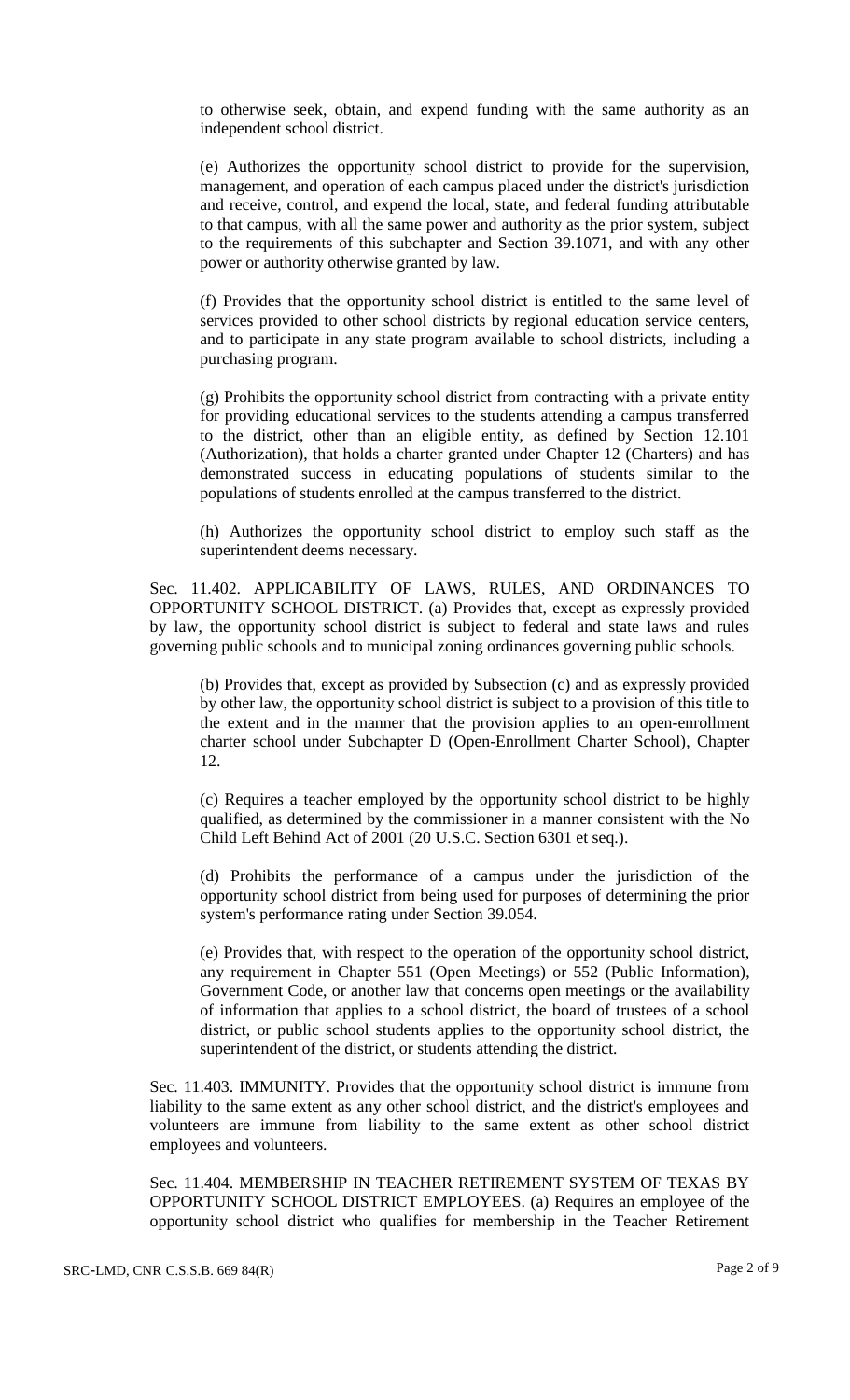System of Texas to be covered under the system to the same extent a qualified employee of any other school district is covered.

(b) Provides that, for each employee of the opportunity school district covered under the system, the district is responsible for making any contribution that otherwise would be the legal responsibility of the prior system, and the state is responsible for making contributions to the same extent it would be legally responsible if the employee were that of another school district.

Sec. 11.405. FUNDING OF STUDENTS ENROLLED IN OPPORTUNITY SCHOOL DISTRICT. (a) Provides that the opportunity school district is entitled to receive for the education of students transferred to the district funding under Chapter 42 (Foundation School Program) equal to the amount of funding per student in weighted average daily attendance to which the prior system would be entitled under Chapter 42 if the prior system were a school district without a tier one local share for purposes of Section 42.253 (Distribution of Foundation School Fund).

(b) Provides that, in determining funding for the opportunity school district under Subsection (a), adjustments under Sections 42.102 (Cost of Education Adjustment), 42.103 (Small and Mid-Sized District Adjustment), 42.104 (Use of Small or Mid-Sized District Adjustment in Calculating Special Allotments), and 42.105 (Sparsity Adjustment) are based on the actual adjustment for the prior system. Provides that, in addition to the funding provided by Subsection (a), the opportunity school district is entitled to receive enrichment funding under Section 42.302 (Allotment) based on the actual amount for the prior system.

(c) Requires the commissioner, in determining funding for the opportunity school district under Subsection (a), to apply the same adjustment factor provided under Section 42.101 (Basic and Regular Program Allotments) to calculate the regular program allotment as for the prior system. Provides that this subsection expires September 1, 2017.

(d) Provides that the opportunity school district is entitled to funds that are available to other school districts from the Texas Education Agency (TEA) or the commissioner in the form of grants or other discretionary funding. Provides that the district is entitled to a pro rata share of all revenue to the prior system from TEA or the commissioner in the form of grants or other discretionary funding.

(e) Provides that the opportunity school district is entitled to share in the available school fund apportionment and other privileges in the same manner as the prior system. Requires the district to report its student attendance and receive funding in the same manner as any other school district.

(f) Provides that, for purposes of calculating the amount of the prior system's obligations and entitlements under Chapters 41 (Equalized Wealth Level) and 42, students transferred to the opportunity school district who would otherwise have attended the prior system are not counted in calculating the average daily attendance of the prior system.

(f-1) Provides that, for purposes of calculating the prior system's allotments under Chapter 46 (Assistance with Instructional Facilities and Payment of Existing Debt), students transferred to the opportunity school district who would otherwise have attended the prior system are counted in calculating the average daily attendance of the prior system.

(g) Requires the commissioner to adopt rules under this section.

Sec. 11.406. FACILITIES SUPPORT FOR STUDENTS ENROLLED IN OPPORTUNITY SCHOOL DISTRICT. Provides that the opportunity school district is entitled to use any school building and all facilities and property otherwise part of the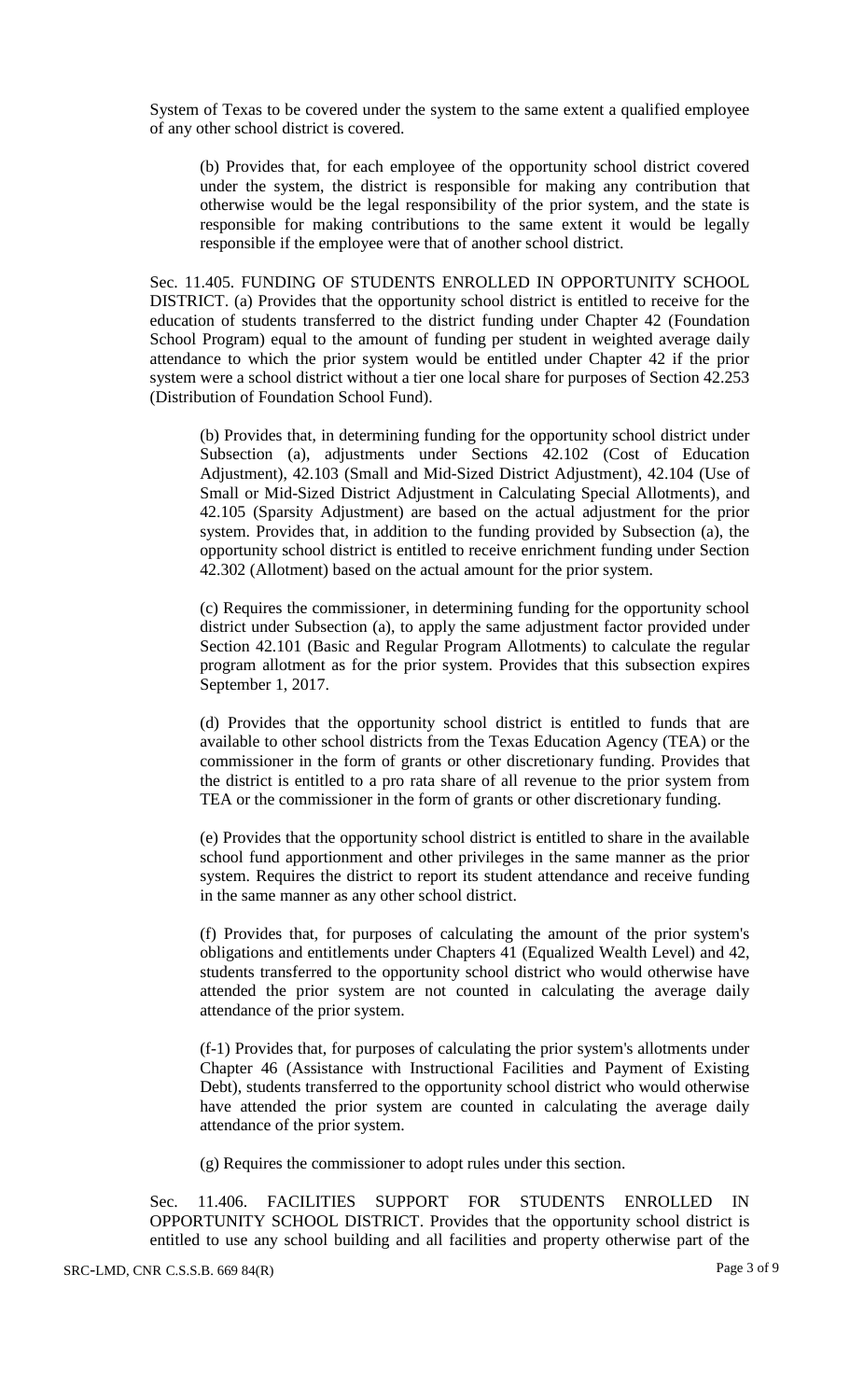campus and recognized as part of the facilities or assets of the campus before the campus was placed in the district. Provides that the district is entitled to access to such additional facilities as were typically available to the campus, its students, and faculty and staff before the campus was placed in the district. Prohibits such use from being restricted, except that the opportunity school district is responsible for and obligated to provide for routine maintenance and repair such that the facilities and property are maintained in as good an order as when the right of use was acquired by the district.

Sec. 11.407. OTHER SUPPORT FOR STUDENTS ENROLLED IN OPPORTUNITY SCHOOL DISTRICT. Authorizes the opportunity school district to require the prior system to provide school support or student support services for a campus transferred from the prior system's jurisdiction, including student transportation, school food service, or student assessment for special education eligibility that are compliant with all laws and regulations governing such services. Requires the opportunity school district to reimburse the actual cost of such services to the prior system. Requires the commissioner or the commissioner's designee, if a dispute arises between the opportunity school district and the prior system regarding the actual cost of services to be reimbursed, to determine the cost to be reimbursed.

Sec. 11.408. EXPENDITURES FOR SUPPORT OF STUDENTS ENROLLED IN OPPORTUNITY SCHOOL DISTRICT. Requires that funds received by the opportunity school district under Section 11.405 be used for the operation and administration of campuses transferred from prior systems to the district.

Sec. 11.409. OPPORTUNITY SCHOOL DISTRICT CHARTER. (a) Authorizes the opportunity school district to grant a district charter under Section 12.0522 (District Charter Authorization) to a campus that has been placed in the opportunity school district.

(b) Provides that the grant of a district charter by the opportunity school district is not subject to the limitation imposed by Section 12.0522(b) (authorizing a district charter, except as otherwise provided by this subsection or Subsection (c), to be granted under this section only to one or more campuses serving in total a percentage of the district's student enrollment equal to not more than 15 percent of the district's student enrollment for the preceding school year).

(c) Provides that a campus granted a district charter under this section is eligible for funding under Section 11.405. Authorizes any administrative costs related to authorizing a district charter under this section to be paid from funds appropriated to the opportunity school district, as approved by the superintendent of the opportunity school district.

SECTION 3. Amends Section 39.106(f), Education Code, as follows:

(f) Authorizes the commissioner, notwithstanding any other provision of this subchapter, if the commissioner determines that a campus for which an intervention is ordered under Subsection (a) (requiring the commissioner to assign a campus intervention team if a campus performance is below any standard under Section 39.054(e)) is not fully implementing the campus intervention team's recommendations or targeted improvement plan or updated plan, to order the reconstitution of the campus as provided by Section 39.107 (Reconstruction, Repurposing, Alternative Management, and Closure) or the removal of the campus to the opportunity school district established by Subchapter I (Texas Opportunity School District), Chapter 11 (School Districts).

SECTION 4. Amends the heading to Section 39.107, Education Code, to read as follows:

Sec. 39.107. RECONSTITUTION, REMOVAL, REPURPOSING, ALTERNATIVE MANAGEMENT, AND CLOSURE.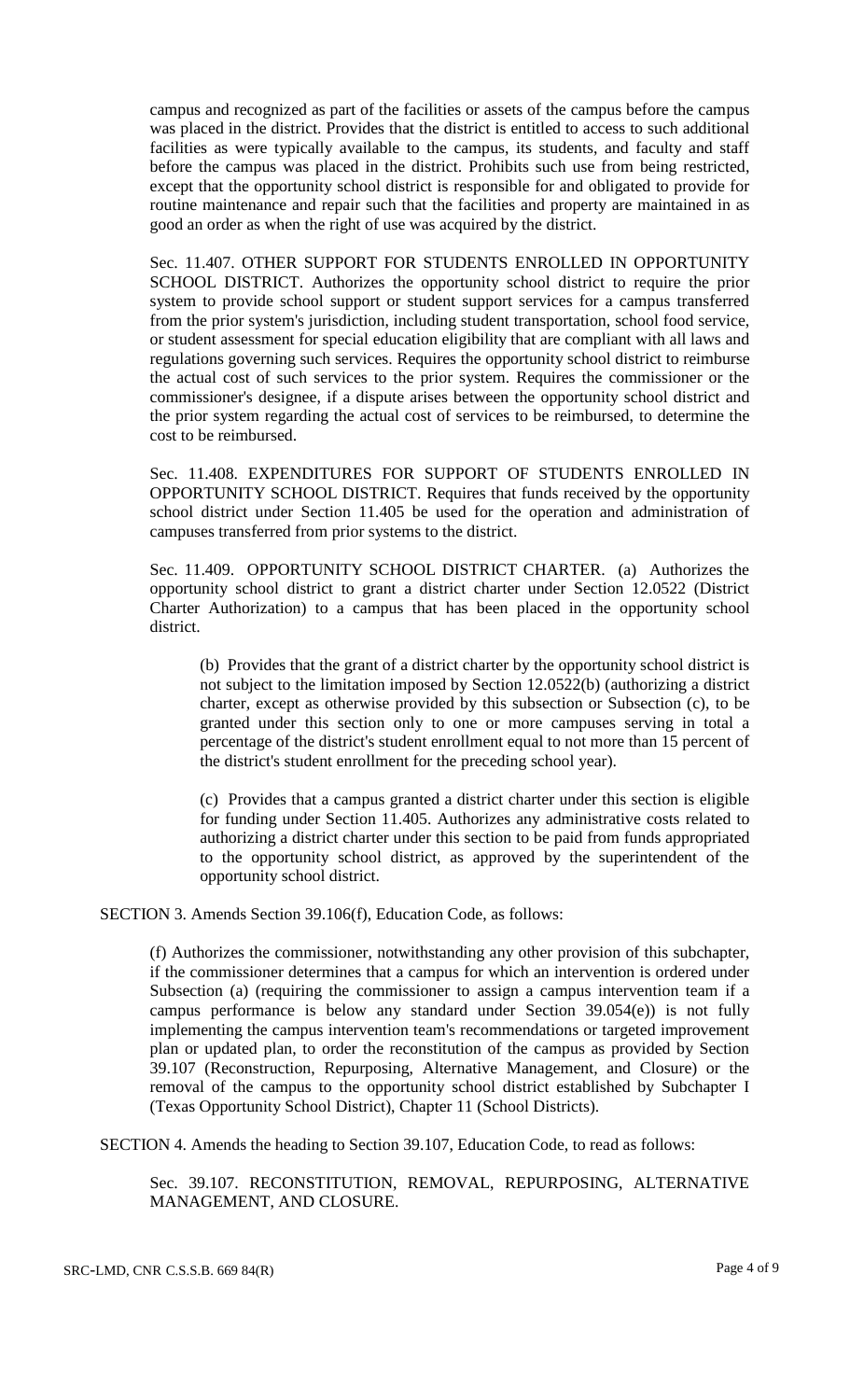SECTION 5. Amends Section 39.107, Education Code, by amending Subsections (a) and (a-1) and adding Subsections (a-2), (a-3), (a-4), (a-5), (a-6), and (k-1), as follows:

(a) Requires the commissioner, after a campus has been identified as unacceptable for two consecutive school years, to determine whether the district has instituted meaningful change at the campus, including reconstituting the staff or leadership at the campus. Authorizes the commissioner, if the commissioner determines that the campus has instituted meaningful change at the campus, to take action under Subsection (a-1) and reevaluate the campus under this subsection following the conclusion of the subsequent school year. Requires the commissioner, if the commissioner determines that the campus has not instituted meaningful change at the campus, to, based on the commissioner's determination of the best remedy for the campus:

(1) order the reconstitution of the campus under this section;

(2) order the removal of the campus to the opportunity school district as provided by Section 39.1071.

(a-1) Authorizes the commissioner, at the request of the superintendent of the district, to annually for two consecutive years grant the district extraordinary powers to address performance deficiencies in accordance with the following limitations:

(1) the commissioner may only grant powers specifically requested by the board;

(2) the board must provide evidence that the power or powers requested will enable the district to overcome identified barriers to performance growth;

(3) the commissioner may not grant a district powers or related waivers or exemptions not available to the opportunity school district; and

(4) when the grant of an extraordinary power expires at the end of the first or second year in which it is operative, as determined by the commissioner, the campus will be removed to the opportunity school district if the commissioner determines that the campus has not achieved a performance growth level that enables the campus to achieve acceptable performance within four years.

(a-2) Requires the commissioner, in making a determination regarding action to be taken under this section, to seek and give considerable weight to recommendations from parents of students enrolled at the campus and members of the community who reside in the attendance zone of the campus.

(a-3) Creates this subsection from existing text. Requires a campus intervention team, in reconstituting a campus, with the involvement and advice of the school community partnership team, if applicable, to assist the campus in:

(1)-(4) Makes no changes.

(a-4) Requires the campus intervention team or a school community partnership team to develop information regarding campus performance and available options for improving campus performance that may be provided to interested parties on request.

(a-5) Authorizes the commissioner, notwithstanding Subsection (a), to refrain from taking action otherwise required under that subsection against a campus based on campus performance for the 2016-2017 school year and preceding school years. Prohibits the commissioner from ordering the reconstitution of the campus and authorizes the commissioner to only take other actions authorized by law, if the commissioner takes action. Provides that this subsection expires September 1, 2018.

(a-6) Authorizes the commissioner, in ordering the reconstitution of a campus or as an alternative to reconstitution, to order at the request of the school district that: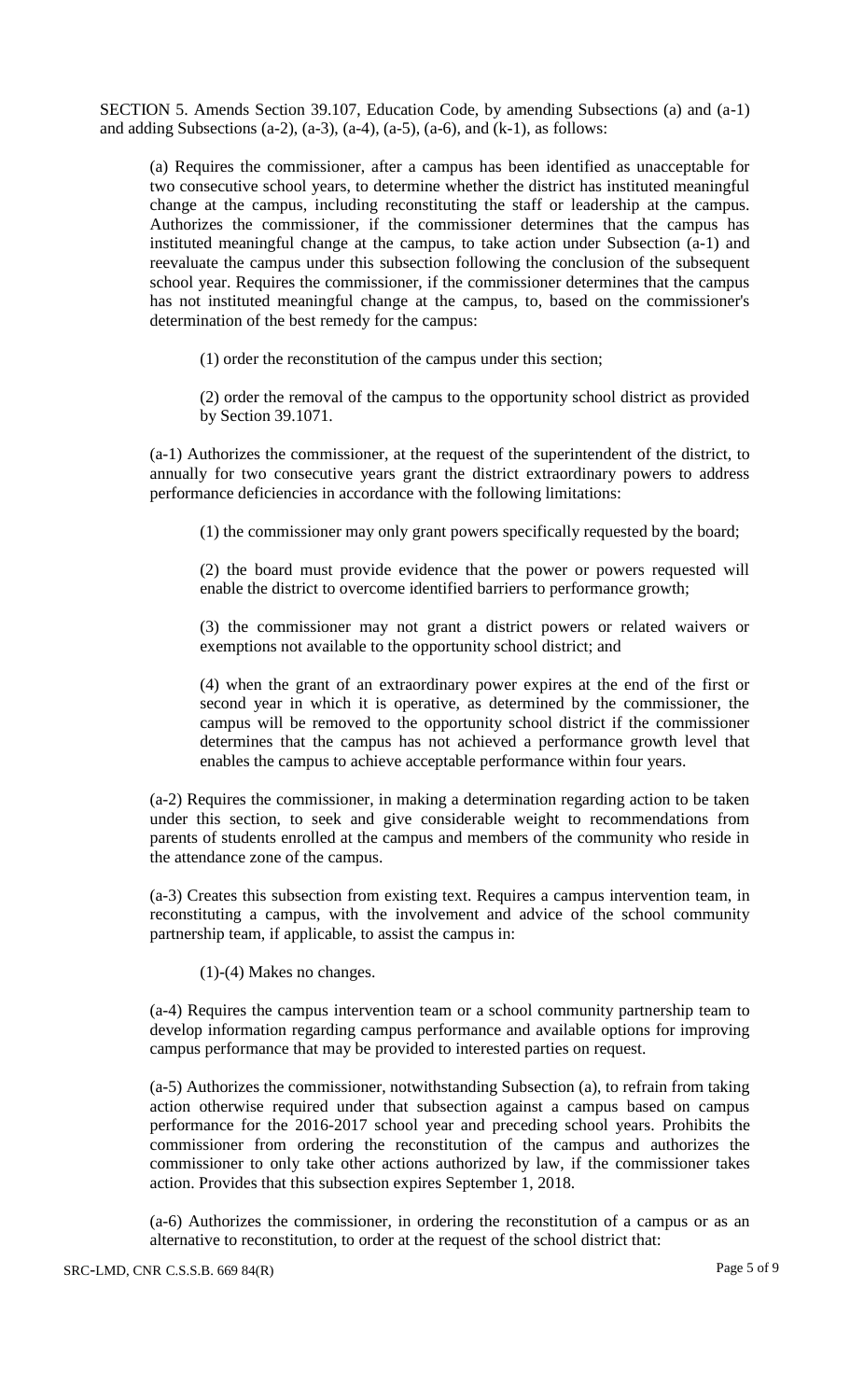(1) except as expressly provided by other law, the reconstituted campus and its employees and students are subject to a provision of this title to the extent and in the same manner that such provision applies to an open-enrollment charter school and its employees and students under Subchapter D, Chapter 12; or

(2) the reconstituted campus, by agreement between the school district and the opportunity school district, be transferred to or operated by the opportunity school district.

(k-1) Prohibits a managing entity from assuming management of a campus under this section if a member of the entity's management and leadership team provided any input to the commissioner regarding the commissioner's determination under Subsection (a).

SECTION 6. Amends Subchapter E, Chapter 39, Education Code, by adding Section 39.1071, as follows:

Sec. 39.1071. REMOVAL OF CAMPUS TO OPPORTUNITY SCHOOL DISTRICT. (a) Defines "prior system" in this section.

(b) Authorizes the commissioner, as provided by Section 39.107, to order the removal of the campus to the opportunity school district established by Subchapter I, Chapter 11, if action by the commissioner is required under Section 39.107.

(c) Authorizes the students assigned to attend the campus or the students who would have been eligible to attend the campus if the campus had remained in the prior system to choose to attend the campus under the jurisdiction of the opportunity school district or to exercise an option, made available by the prior system, to attend another campus remaining under the jurisdiction of the prior system.

(d) Authorizes only students who were eligible to attend a campus under the prior system or who would have been eligible to attend the campus if the campus had remained in the prior system to attend that campus at the opportunity school district. Provides that all such students are eligible to attend the campus, notwithstanding any contrary provision of law.

(e) Requires that a campus subject to this section, effective on a date determined by the commissioner after consulting with the superintendent of the opportunity school district, be removed from the jurisdiction of the school district and transferred to the jurisdiction of the opportunity school district. Provides that, on that date, the school district or charter holder from which the campus was removed becomes the prior system.

(f) Requires that the removed campus be reorganized and reformed, as necessary, and operated by the opportunity school district.

(g) Requires that the superintendent of the opportunity school district decide which educators may be retained at that campus in the superintendent's sole discretion. Provides that, if the opportunity school district does not retain an educator, that educator may be assigned to another position by the prior system.

(h) Requires a certified teacher with regular and direct responsibility for providing classroom instruction to students who is employed at the removed campus by the prior system to be given priority consideration for employment in a comparable position by the opportunity school district's superintendent. Authorizes a person employed by the prior system at a removed campus to choose to remain in the employ of the prior system, and in that case, requires the prior system to retain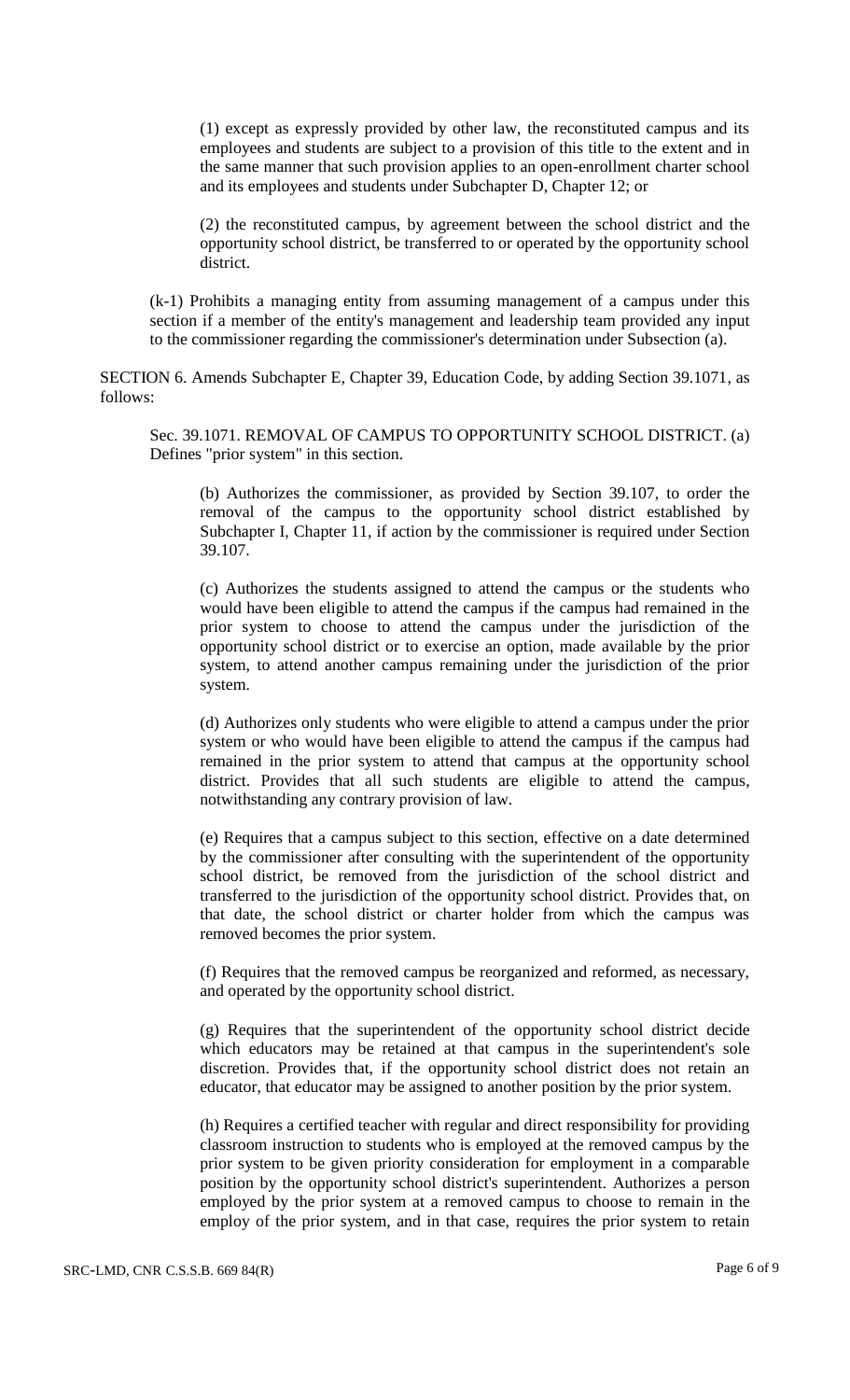and reassign the person consistent with the prior system's contractual obligations or policies regarding the retention and reassignment of employees.

(i) Requires that the prior system, for the purposes of any benefit or right requiring continuous service or based on years of service, grant a leave of absence to a person employed by the opportunity school district who was employed at a campus when the campus was removed under this section. Requires that the prior system consider the period during which the opportunity school district operates the campus to be service time with the prior system if the employee returns to the prior system's employment, but the prior system is not required to provide benefits during such leave.

(j) Requires that the benefits and privileges of any person employed in a campus by the opportunity school district who was not employed by the prior system at the time the campus was removed to the opportunity school district be those determined by the opportunity school district at the time of such employment in compliance with applicable law.

(k) Requires the opportunity school district to retain jurisdiction over any campus removed to the district until the commissioner, on the recommendation of the opportunity school district's superintendent, enters into an agreement with the prior system for return of the campus to the prior system.

(l) Requires the commissioner, when a campus in the opportunity school district achieves an acceptable level of performance under this chapter, to direct the opportunity school district to seek agreement for the return of the campus to the prior system. Requires that an agreement between the commissioner and the prior system for the return of the campus include:

(1) details for the operation of the campus by the prior system, including provisions for the continuation of the programs that have provided the basis for the academic achievement by the students;

(2) provisions for the employment status of all persons employed by the opportunity school district who were not employed by the prior system at the time the campus was removed to the opportunity school district; and

(3) provisions for the means and timetable for the campus's transition and return to the prior system.

(m) Requires the commissioner, if a campus has been operating under arrangements established by the opportunity school district for three years, or two years if the commissioner determines that the campus has not made meaningful progress during those two years, and the campus has failed during that period of three or two years, as applicable, to achieve an acceptable level of performance under this chapter, to:

(1) take the following action:

(A) direct the superintendent of the opportunity school district to organize a new campus of the opportunity school district for the purpose of educating the students attending the campus initially removed from the prior system under this section in the manner determined by the superintendent as most likely to bring the campus to an acceptable level of performance, which may be done by designing and granting a campus charter under Section  $12.0521(a)(1)$ ; or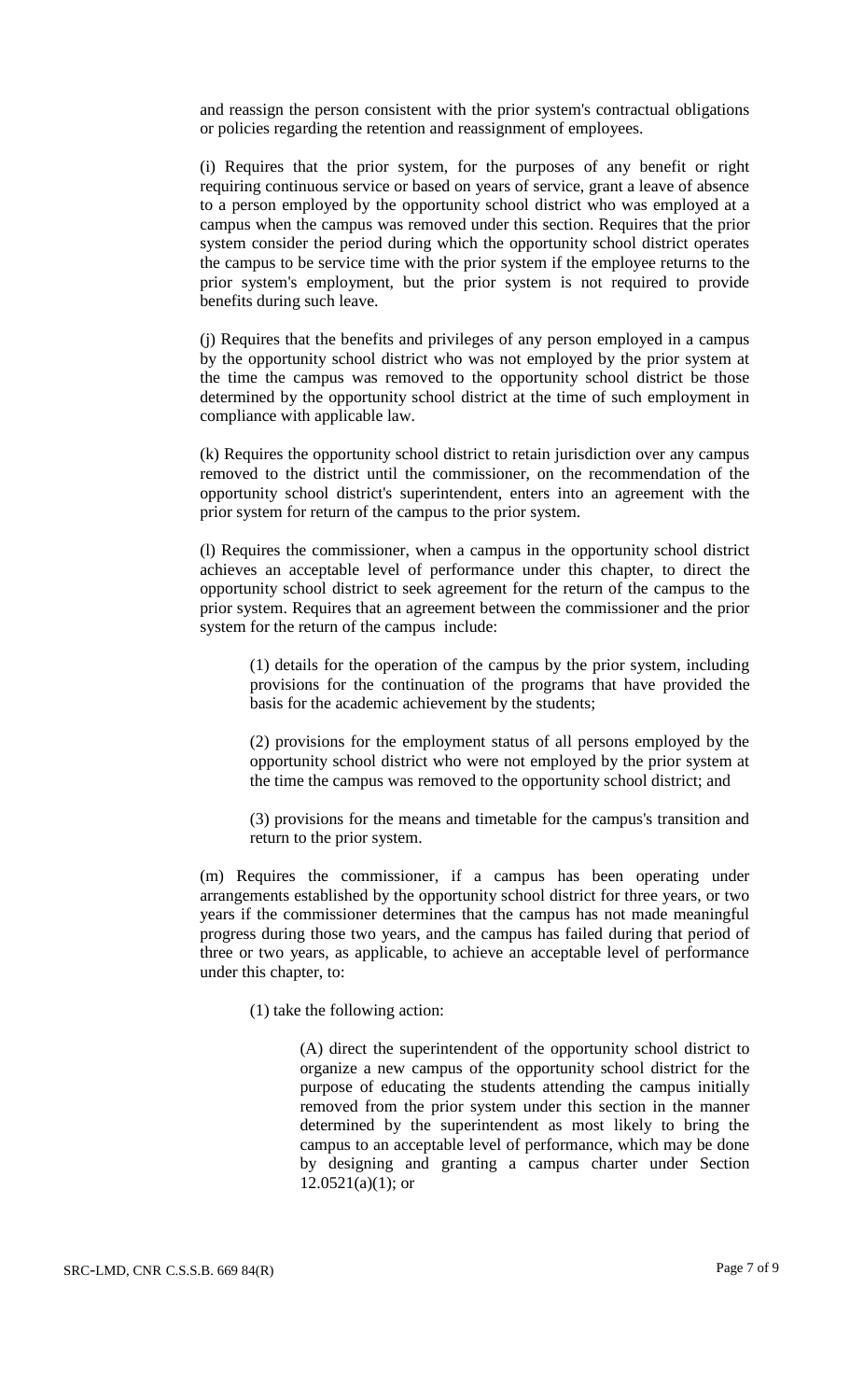(B) in accordance with a proposal for improving campus performance submitted by the prior system, return the campus to the prior system;

(2) if the campus remains in the jurisdiction of the opportunity school district, address the opportunity school district's failure to turn around the campus within three years; and

(3) record these steps for annual reporting as required by Section 39.332.

(n) Provides that, for purposes of this subsection, "parent" has the meaning assigned by Section 12.051 (Definitions). Requires the commissioner, if the commissioner is presented, in the time and manner specified by commissioner rule, a written petition signed by the parents of a majority of the students enrolled at a campus to which Subsection (m) applies requesting a specific action described by Section 39.107(e)(1) (requiring the commissioner, if a campus is considered to have an unacceptable performance rating for three consecutive school years after the campus is reconstituted under Subsection (a), subject to Subsection (e-1) or (e-2), to order repurposing of the campus under this section), (2) (requiring the commissioner, if a campus is considered to have an unacceptable performance rating for three consecutive school years after the campus is reconstituted under Subsection (a), subject to Subsection (e-1) or (e-2), alternative management of the campus under this section), or (3) (requiring the commissioner, if a campus is considered to have an unacceptable performance rating for three consecutive school years after the campus is reconstituted under Subsection (a), subject to Subsection (e-1) or (e-2), closure of the campus), except as otherwise authorized by this section, to order the specific action requested. Provides that for purposes of this subsection, the signature of only one parent of a student is required.

(o) Authorizes the commissioner, if a campus governing body established by the opportunity school district presents to the commissioner, in the time and manner specified by commissioner rule, a written request that the commissioner order specific action described by Section  $39.107(e)(1)$  or  $(2)$  other than the specific action requested in the parents' petition and a written explanation of the basis for the governing body's request, to order the action requested by the governing body.

(p) Authorizes the commissioner, if the commissioner determines that the basis for the unsatisfactory performance of a campus for two consecutive school years is limited to a specific condition that may be remedied with targeted technical assistance, to require the district to contract for the appropriate technical assistance instead of removal under this section.

(q) Requires the commissioner and the superintendent of the opportunity school district, on request, to provide information concerning the new operations and performance of a campus to the prior system.

(r) Prohibits the funding for a campus operated by the opportunity school district, notwithstanding any other provision of this code, from being not less than the funding of the other campuses in the prior system on a per student basis so that the opportunity school district receives at least the same funding the campus would otherwise have received, provided that the prior system receives the same amount per student in a given year.

(s) Authorizes a campus operated by the opportunity school district to change its name only on agreement of the prior system and the opportunity school district.

(t) Authorizes the commissioner to adopt rules necessary to implement this section.